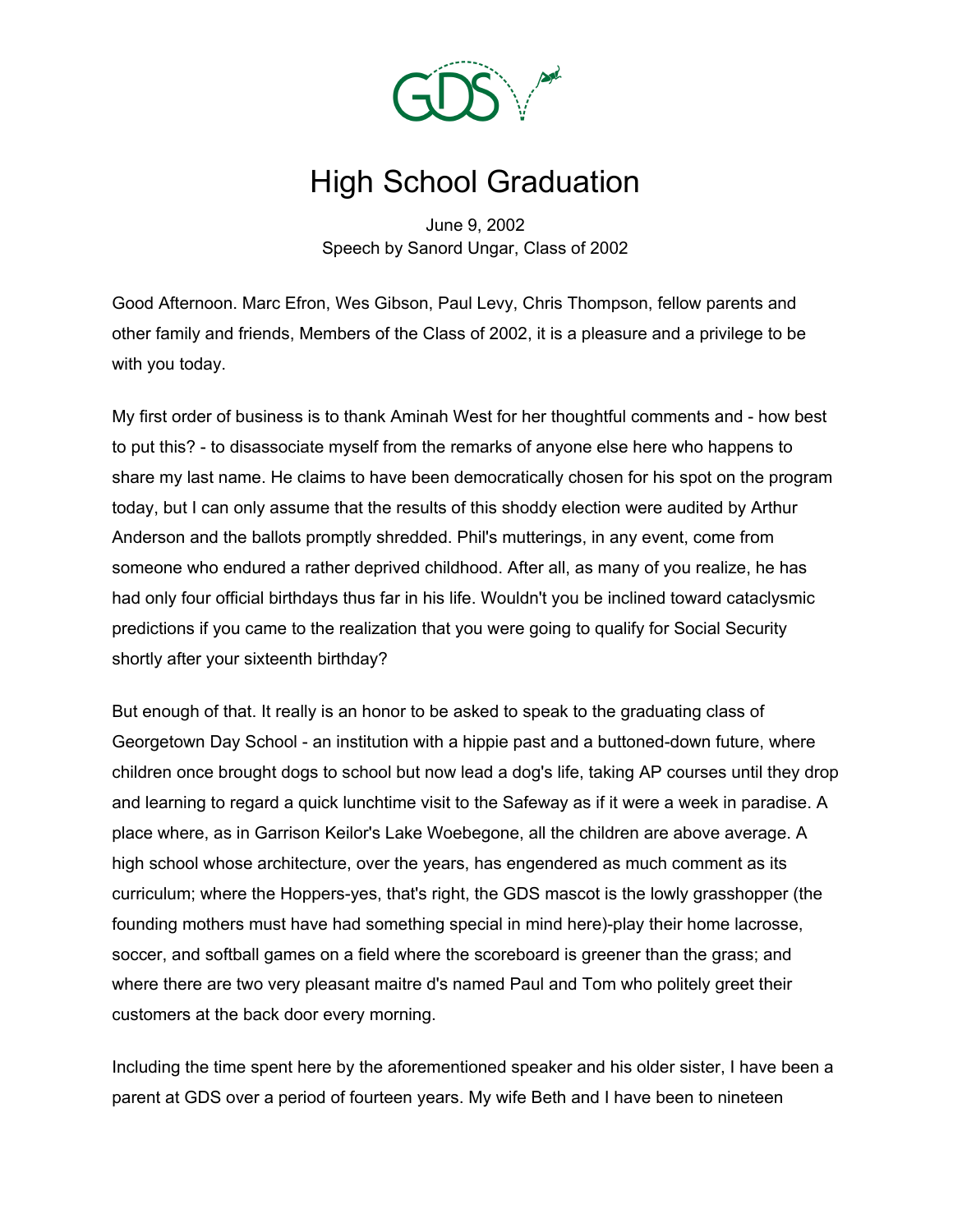curriculum nights for one child or the other, engaged in-this is only a rough calculation-one hundred and fourteen individual teacher conferences, received seventy-six report cards, attended somewhere between five and six hundred athletic events, and brought delicious lasagna or salad to uncountable sports banquets and pot-luck suppers. We have listened to Middle School band concerts that, in Bill Clinton's time, seemed to feature all of the saxophones manufactured in the United States during an entire decade. We have heard Moses unsuccessfully beg Pharaoh for his people's freedom at so many Passover assemblies that we were almost ready to sympathize with Ariel Sharon's policies. Many of these memorable events occurred in the so-called Big Room at the GDS Lower/Middle School before it was renovated. Most of you remember the Big Room: it was quite small and did not have room for much, least of all basketball games, in which the players were obligated to run into the cement-block walls whenever they went out of bounds.

This record does not take account of the six-and-a-half years I spent as a member of the GDS Board of Trustees, and a couple of those years as its presiding officer. Of course, nothing suppresses the instinct to complain about tuition like being one of the people responsible for setting and collecting tuition. But you would not believe the things that people call you about when you are in such an exalted position-the remarkable ideas parents have for reform of the curriculum so that it conforms to their personal biases; their unhappiness with the timing of spring vacation or with the holiday cards chosen by the administration; and, always, the carpool line at the Lower/Middle School. Not to mention the frequent brilliant suggestions to introduce a GDS cafeteria that would serve nutritionally correct food-an idea whose attractiveness always seemed inversely proportional to the age and grade of one's children.

Many of the people in this auditorium still have younger children in this school. They have many more carpools to drive, teachers to consult, and, in time, nights to sit up worrying. But for quite a few of us, like the graduating seniors, we are leaving the school. Our days of innocence are over. Progress is progress, and time passes in its orderly way, but we may find today's great joy mixed with a little dose of sadness. Bear with us, please.

Over the past nine years, I have been privileged to get to know many members of the Class of 2002. I go back with some of them as far as Prince William Forest in fourth grade, an experience so profound that it caused more than a few to vow that they would never commune with nature again in their lives. I watched them play in Little League baseball games that never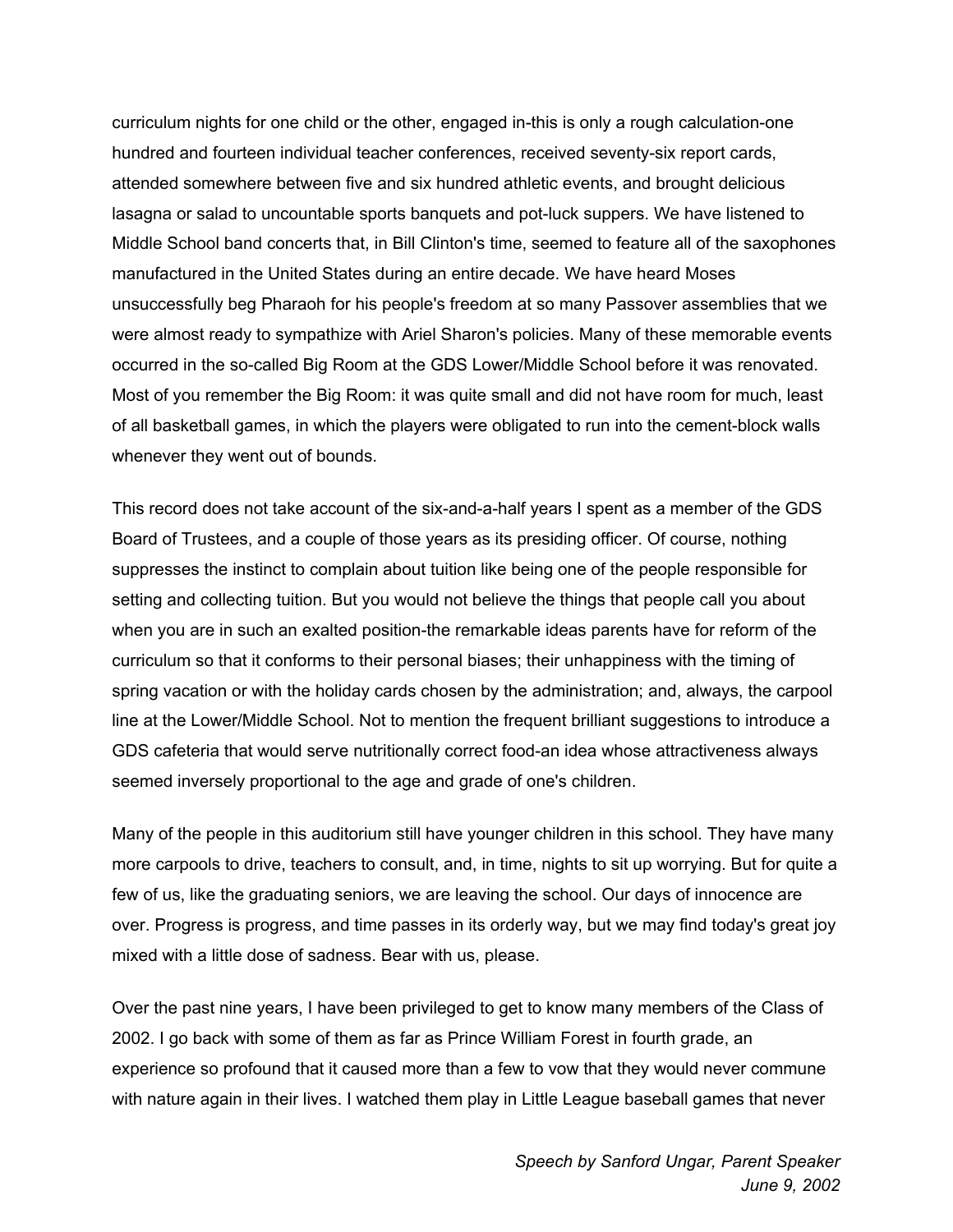went beyond three innings, because there were hardly ever any outs, since no one could throw or catch. These graduates were Internet-savvy by fifth or sixth grade, played many video games-exclusively for the purpose of developing excellent hand/eye coordination-and are true pioneers in the world of cell-phone use. I've had the opportunity to visit their classes and assemblies and meetings at various stages, and to be given the same hard time as everyone else.

I saw a particular infusion of talent and ideas and new perspectives when the ranks of this class expanded in ninth grade, and I sometimes sat up late at night with these articulate and interesting people, hearing their thoughts about their school and their complicated world . . . and the intense relevance of the Simpsons to our daily lives. They are an impressive group: they have published books, made films, been amazing singers and dancers and musicians, and vanquished their foes on "It's Academic." They were witnesses to extraordinary domestic and world events-and had the experience, not so long ago, of standing outside the Vice President's residence and the Supreme Court, debating with their fellow citizens the outcome of the last presidential election. Maybe this was a great exercise in democracy, or maybe they were just trying to get themselves on television. Either way, I bet they'll remember it.

I realize that not everyone in this class is going directly to college. Some will pursue amazing and admirable adventures first, for example touring the country in a punk rock band. Jessica, if you're lucky, you'll be successful enough for your classmates to violate your copyright and routinely download your music from the Internet free of charge; maybe someone will even burn a CD for your parents. Thomas will be off in search of the perfect putt, and Alexis-well, I understand you're just going to be Alexis for another year, offering sage and cynical commentary to all who will listen.

But as I tried to think about what message I could offer today to these already very wise and worldly people, I decided that my own new job might qualify me to provide some pithy advice to the college-bound:

- Change your sheets from time to time, especially in the days before your parents come to visit. It is very unpleasant to be nagged about this, and, for that matter, quite unpleasant to sleep on dirty sheets.
- Always put your alarm clock on the other side of your room, far from where you sleep.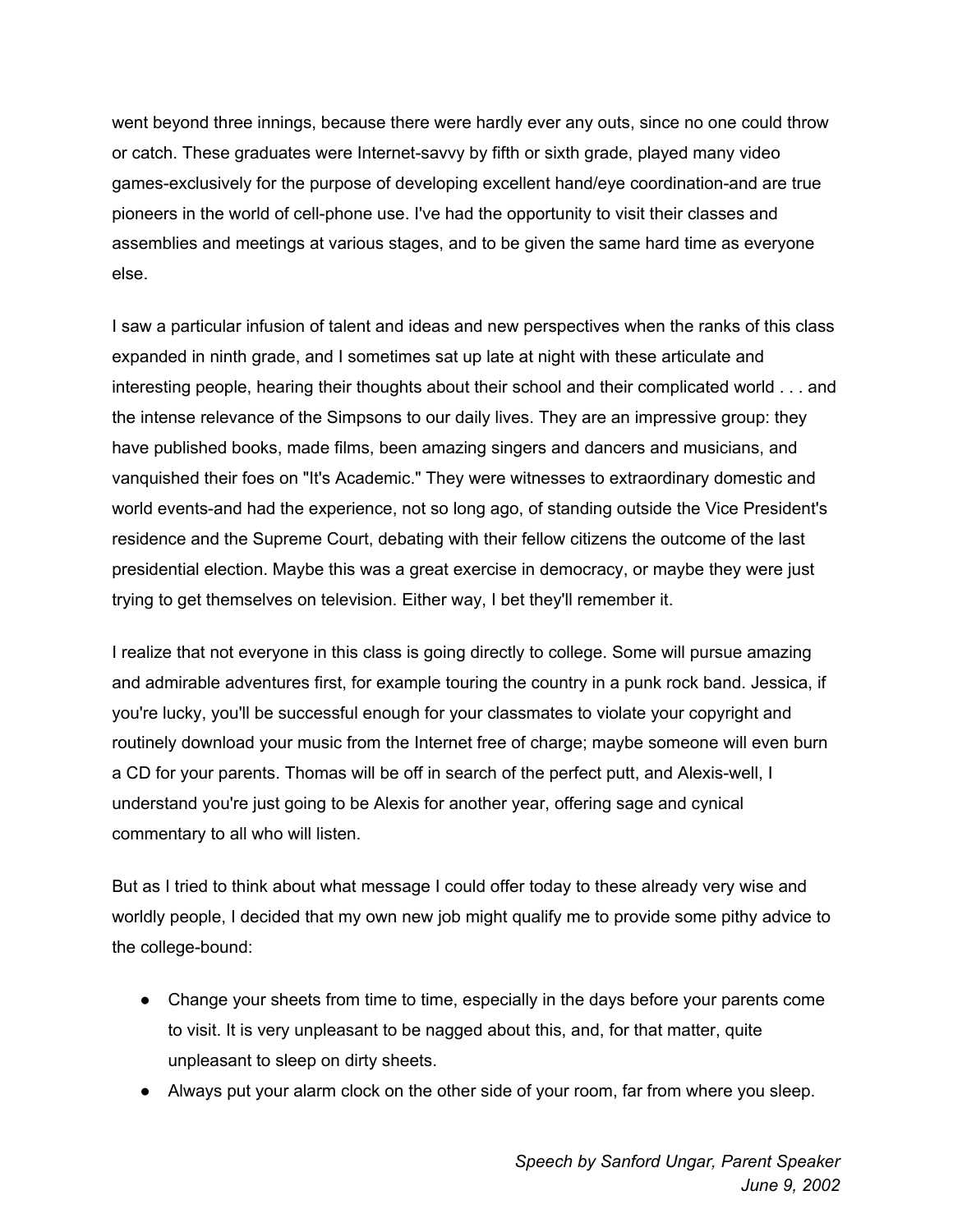It's amazing how much of life-and your education-you can miss if you don't get up in a timely fashion.

- Don't complain about the food. It won't do any good, and this is one of several things that have the potential to drive the president of your college to distraction. You don't want to do that.
- When your parents ask how much sleep you are getting, always round upwards. It will do no good for them to worry, so never send emails right before bed. When all else fails, tell them that listening to their lectures about getting proper rest is interfering with your sleep.
- Bring plenty of underwear. That is the sole determining factor of how often you must do laundry.

But seriously... you are setting off on great adventures, and you will have some unusual opportunities. My real advice? Take intellectual chances. Study something from time to time that you never expected to interest you. Get to know at least one of your teachers well every semester. Try out a new persona. Find some things you can really believe in, and identify areas where you think you can challenge the conventional wisdom and bring about change. And yes, get some sleep. Take care of yourselves.

Never forget who you are and where you are from-where you learned to ride a bike, to keep an ice cream cone from dripping, to do long division, and, no doubt, to do many other things, some wholesome and some not. Keep that place close to you, even when you are far away, and remember what it gave you. You may feel angry over real or imagined indignities you suffered here not so long ago. But please, don't get so swept up in what is new that you cannot appreciate your own original spot and some of the essential grounding in life that it provided. Your home and this school are your touchstones. I hope you will return to them often, literally and figuratively.

Emerging from Georgetown Day School, you know quite a lot about many things. You may be going to the same college with enough of your classmates to have this confidence reinforced everyday, at least for a while. But I guarantee that you will be surrounded by others who know just as much as you do, or even more. They may have struggled in their own ways to get where they are. Some of those who initially seem to you like the biggest losers may turn out to be the